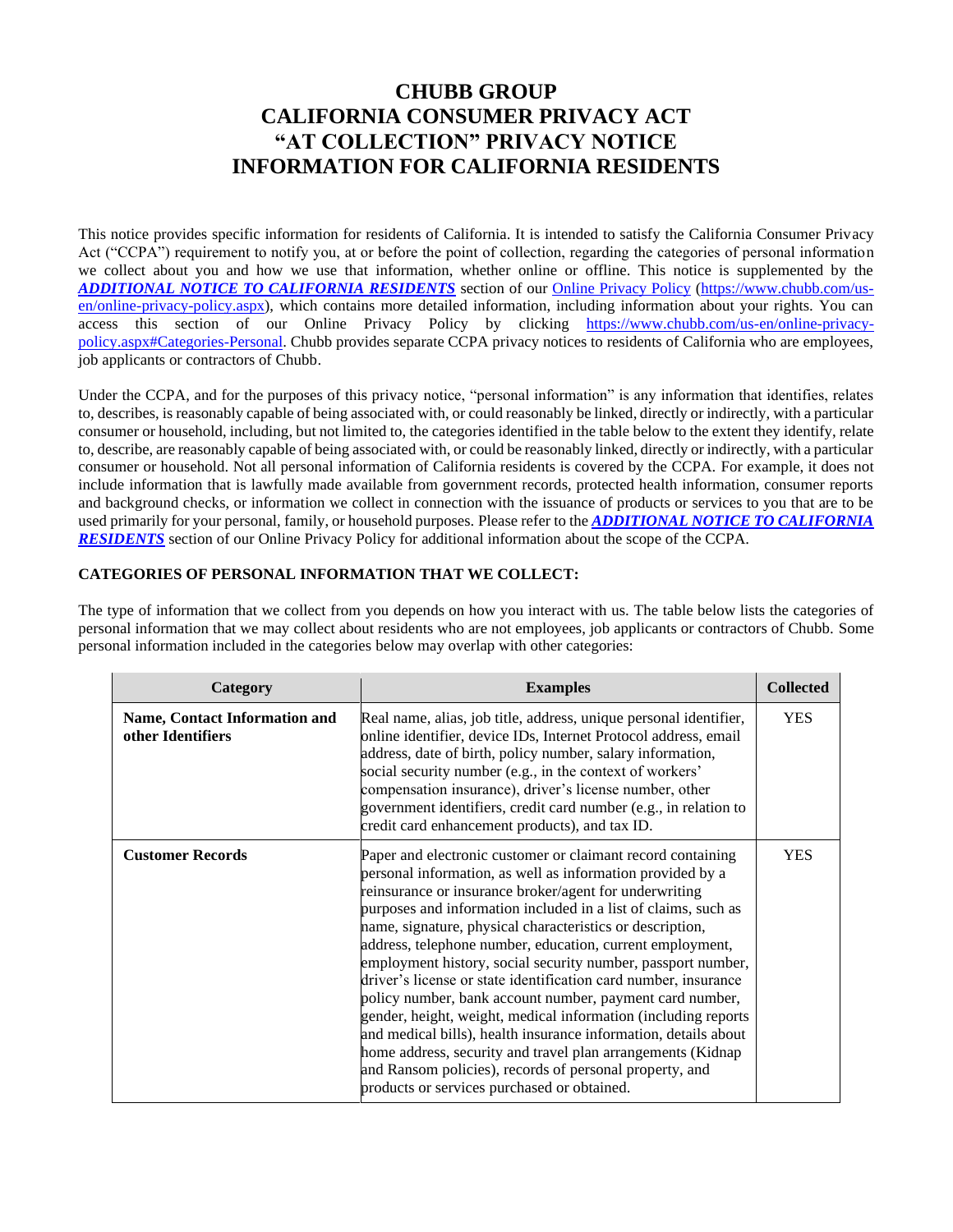| Category                                                                              | <b>Examples</b>                                                                                                                                                                                                                                                                                    | <b>Collected</b> |
|---------------------------------------------------------------------------------------|----------------------------------------------------------------------------------------------------------------------------------------------------------------------------------------------------------------------------------------------------------------------------------------------------|------------------|
| <b>Characteristics of Protected</b><br><b>Classifications under California</b><br>Law | Age (40 years or older), race, ancestry, national origin,<br>citizenship, religion or creed, marital status, pregnancy,<br>medical condition, physical or mental disability, sex, and<br>veteran or military status.                                                                               | <b>YES</b>       |
| <b>Usage Data</b>                                                                     | Internet, e-mail or other electronic network activity<br>information including regarding a California resident's<br>interaction with our portals, internet websites, applications, or<br>advertisements, including, but not limited to, browsing history,<br>clickstream data, and search history. | <b>YES</b>       |
| <b>Biometric Information</b>                                                          | Individual biological or behavioral characteristics including<br>measurements of physical characteristics such as height,<br>weight and blood pressure, sleep, health, or exercise data that<br>contain identifying information.                                                                   | <b>YES</b>       |
| <b>Non-Public Educational</b><br><b>Information</b>                                   | Education records directly related to a student maintained by<br>an educational institution or party acting on its behalf, such as<br>grades, transcripts, class lists, student schedules, student<br>identification codes and student disciplinary records.                                       | <b>YES</b>       |
| <b>Geolocation Data</b>                                                               | Physical location or movements in connection with reporting<br>certain policy claims data via mobile applications, or to use for<br>marketing.                                                                                                                                                     | <b>YES</b>       |
| Data                                                                                  | Audio, Video and Other Electronic Audio information including call recordings, video, and<br>photographs.                                                                                                                                                                                          | <b>YES</b>       |
| <b>Professional or Employment-</b><br><b>Related Information</b>                      | Employment history, qualifications, licensing, and disciplinary<br>record.                                                                                                                                                                                                                         | <b>YES</b>       |
| <b>Inferences drawn from other</b><br>personal information                            | Inferences drawn from any of the information described in this<br>section about a resident including inferences reflecting the<br>resident's preferences, characteristics, behavior and abilities.                                                                                                 | <b>YES</b>       |

## **PURPOSES FOR WHICH PERSONAL INFORMATION IS USED:**

The categories of personal information described above are collected and may be used for the following business or commercial purposes:

- to provide you with, renew or modify products and services;
- to provide you with the information and documents you request and for other customer service purposes;
- to process claims and other legal actions;
- to provide you with information about www.chubb.com and other websites, mobile applications, or Online Services that link to our Online Privacy Policy ("Online Services") or required notices;
- to carry out our obligations and enforce our rights arising from any contracts entered into between you and us, including for billing, collections and payments;
- to deliver marketing communications or promotional materials that may be of interest to you and to assist us in determining relevant advertising;
- for advertising and marketing purposes, as well as claims assessment and actuarial purposes, we may share your information with analytics service providers;
- to improve, enhance, and maintain the quality of services we provide and the usefulness of the Online Services;
- to customize your experience when using the Online Services;
- to comply with applicable laws;
- to respond to law enforcement requests, court orders or regulations, subpoenas, search warrants, other legal processes, or to perform other reporting obligations, as required by applicable law;
- to perform research, testing and product development and demonstrations, and to analyze use of our websites and online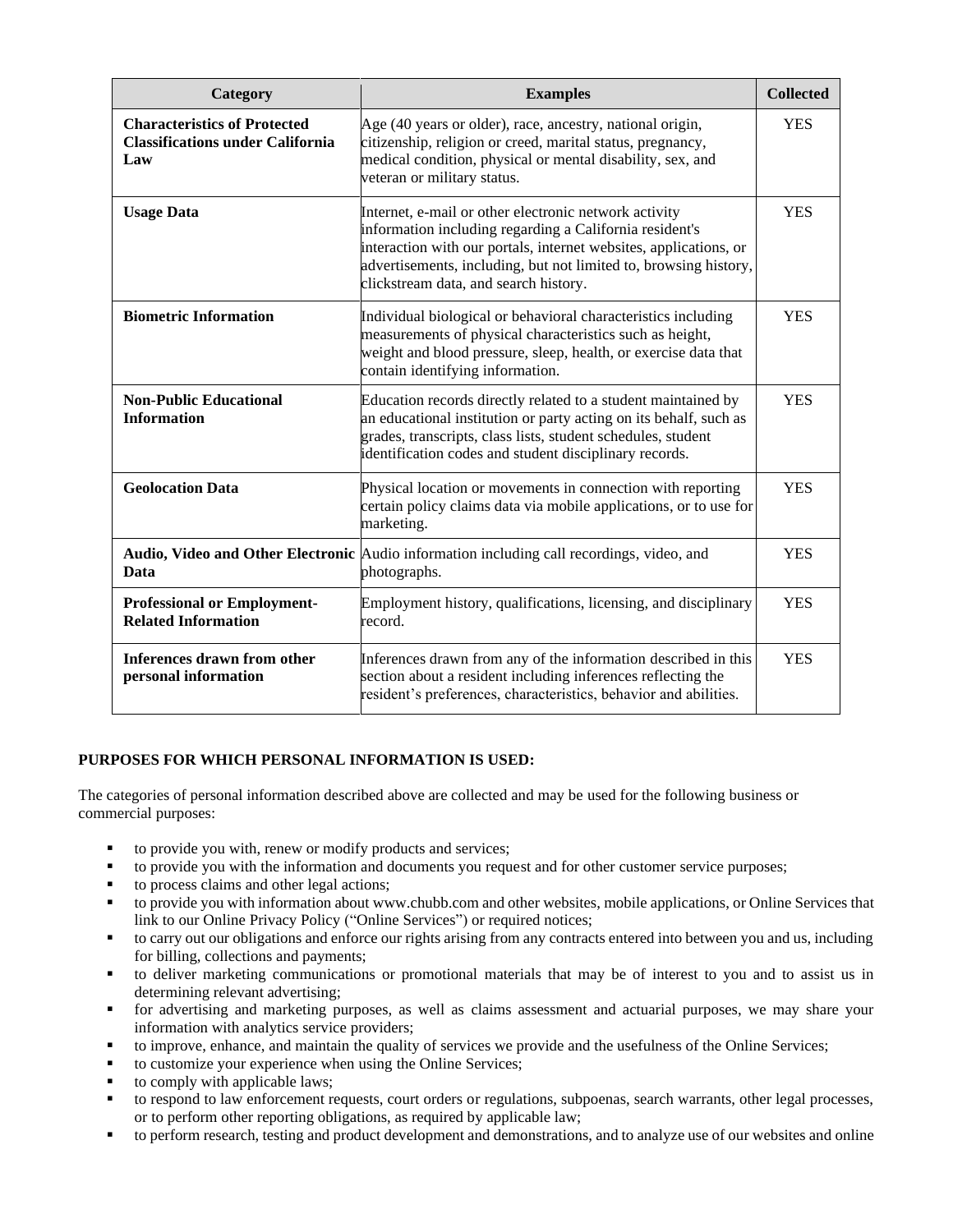applications;

- to prevent and detect fraudulent, malicious, deceptive, infringements of our policies and contracts and other potential misuse of or illegal activity relating to our products, services and assets;
- to carry out actuarial analysis and develop our actuarial and pricing models;
- to assist our affiliates in their everyday business purposes;
- to provide training or organize events;
- as described to you when collecting your personal information;
- to investigate privacy, security or employment-related incidents;
- to refer you to our third party partners as part of a referral program;
- to conduct financial, tax and accounting audits, and audits and assessments of Chubb's business operations or security and financial controls;
- to plan, engage in due diligence for, and implement commercial transactions; and
- to comply with contracts related to products or services that we provide to you such as reinsurance agreements.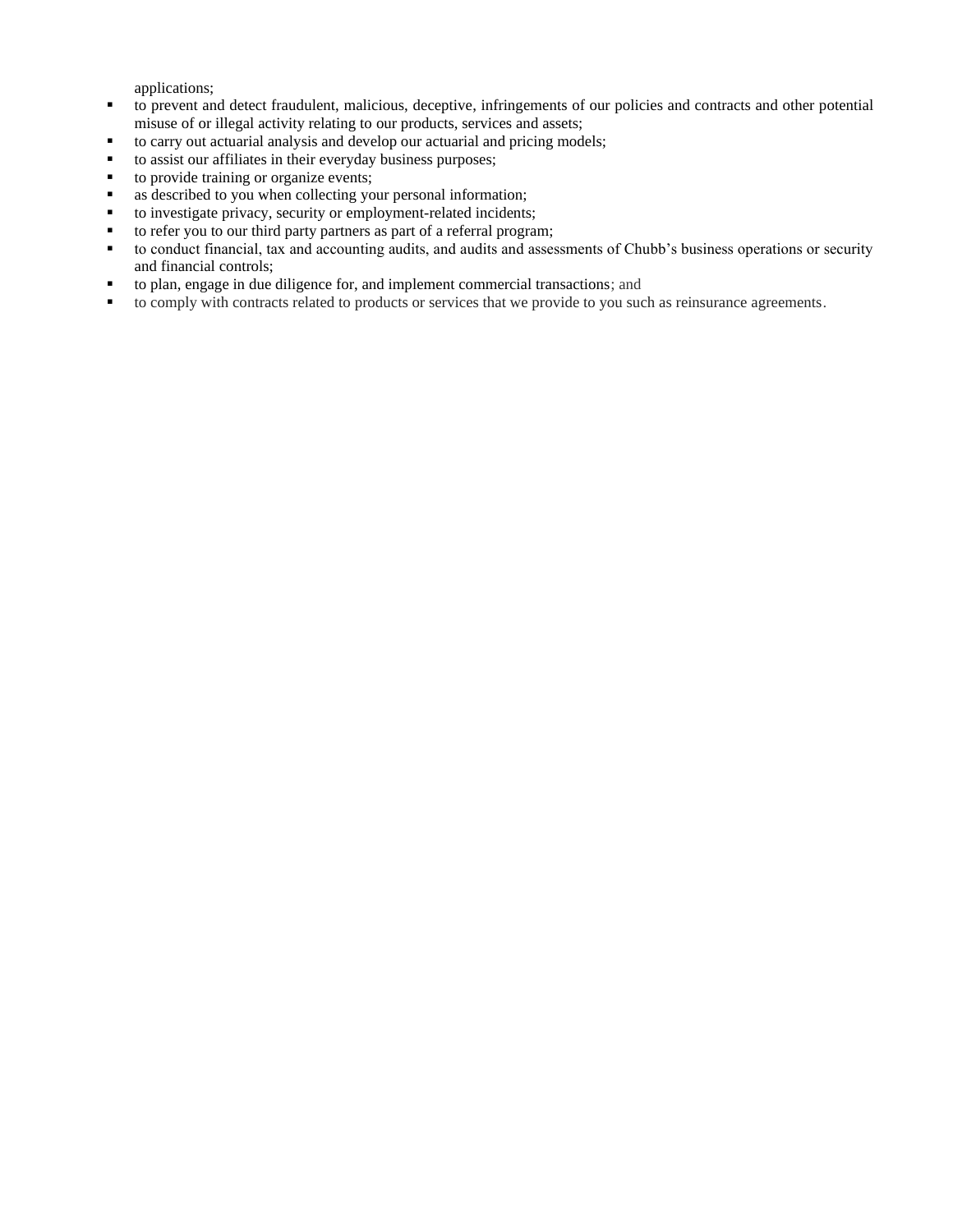## **FRAUD STATEMENTS**

#### **Applicable in Alabama**

Any person who knowingly presents a false or fraudulent claim for payment of a loss or benefit or who knowingly presents false information in an application for insurance is guilty of a crime and may be subject to restitution fines or confinement in prison, or any combination thereof.

#### **Applicable in Alaska**

A person who knowingly and with intent to injure, defraud, or deceive an insurance company files a claim containing false, incomplete, or misleading information may be prosecuted under state law.

## **Applicable in Arizona**

For your protection Arizona law requires the following statement to appear on this form. Any person who knowingly presents a false or fraudulent claim for payment of a loss is subject to criminal and civil penalties.

#### **Applicable in Arkansas**

Any person who knowingly presents a false or fraudulent claim for payment of a loss or benefit or knowingly presents false information in an application for insurance is guilty of a crime and may be subject to fines and confinement in prison.

## **Applicable in California**

For your protection California law requires the following to appear on this form. Any person who knowingly presents false or fraudulent claim for the payment of a loss is guilty of a crime and may be subject to fines and confinement in state prison.

## **Applicable in Colorado**

It is unlawful to knowingly provide false, incomplete, or misleading facts or information to an insurance company for the purpose of defrauding or attempting to defraud the company. Penalties may include imprisonment, fines, denial of insurance, and civil damages. Any insurance company or agent of an insurance company who knowingly provides false, incomplete, or misleading facts or information to a policyholder or claimant for the purpose of defrauding or attempting to defraud the policyholder or claimant with regard to a settlement or award payable from insurance proceeds shall be reported to the Colorado division of insurance within the department of regulatory agencies.

#### **Applicable in Delaware, Idaho, and Indiana**

Any person who knowingly, and with intent to injure, defraud or deceive any insurer, files a statement of claim containing any false, incomplete or misleading information is guilty of a felony.

#### **Applicable in District of Columbia**

WARNING: It is a crime to provide false or misleading information to an insurer for the purpose of defrauding the insurer or any other person. Penalties include imprisonment and/or fines. In addition, an insurer may deny insurance benefits if false information materially related to a claim was provided by the applicant.

#### **Applicable in Florida**

Any person who knowingly and with intent to injure, defraud, or deceive any insurer files a statement of claim or an application containing any false, incomplete, or misleading information is guilty of a felony of the third degree.

#### **Applicable to Kentucky, Louisiana, Maine, and Tennessee**

Any person who knowingly and with intent to injure, defraud, or deceive an insurance company or another person, files a statement of claim containing any materially false information, or conceals for the purpose of misleading, information concerning any fact, material thereto, commits a fraudulent insurance act, which is a crime, subject to criminal prosecution, civil penalties, and/or restitution fines. In LA, ME, and TN, insurance benefits may also be denied.

#### **Applicable to Maryland and Rhode Island**

Any person who knowingly or willfully presents a false or fraudulent claim for payment of a loss or benefit or who knowingly or willfully presents false information in an application for insurance is guilty of a crime and may be subject to fines and confinement in prison.

#### **Applicable in Minnesota**

A person who files a claim with intent to defraud or helps commit a fraud against an insurer is guilty of a crime.